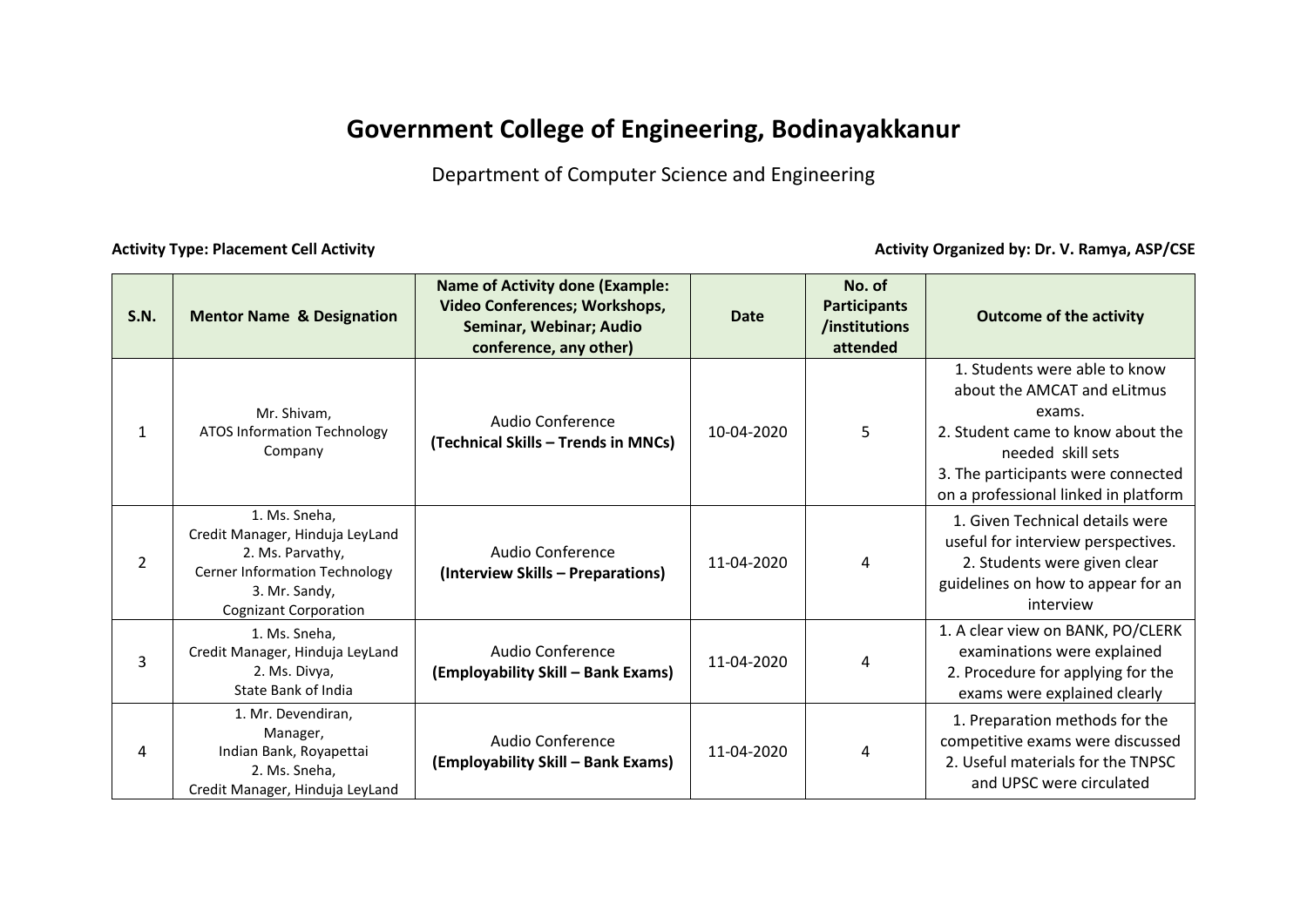| 5 | 1. Ms. Sneha,<br>Credit Manager, Hinduja Leyland<br>2. Mr. Manivarman,<br>Indian Railways                                                                              | Audio Conference<br>(Employability Skill - TNPSC & UPSC) | 11-04-2020 | 3 | 1. Participants were able to know<br>the overall trend about competitive<br>exams.<br>2. Tricks to crack TNPSC, UPSC and<br>other major competitive<br>examinations were given |
|---|------------------------------------------------------------------------------------------------------------------------------------------------------------------------|----------------------------------------------------------|------------|---|--------------------------------------------------------------------------------------------------------------------------------------------------------------------------------|
| 6 | 1. Ms. Sneha,<br>Manager, Hinduja Leyland<br>2. Ms. Kavitha,<br>Assistant Professor,<br>SRM Easwari Engineering College,<br>Chennai                                    | Audio Conference<br>(Communication Skill - English)      | 12-04-2020 | 5 | 1. The importance of IELTS and<br>TOEFL were explained.<br>2. Different mock test platforms<br>were discussed                                                                  |
| 7 | 1. Ms. Sneha,<br>Manager, Hinduja Leyland<br>2. Umapthi, TNPSC Trainer,<br><b>Ilakku Tech Solutions</b>                                                                | Audio Conference<br>(Employability Skill – Railways)     | 13-04-2020 | 5 | 1. Job openings on Railways were<br>discussed.<br>2. Preparations and Recruiting<br>trends were explained.<br>3. Materials for the same was<br>circulated                      |
| 8 | 1. Mr. Niranjan Jayanandh,<br>Threat Intelligence,<br>Manager, Microsoft<br>2. Mr. Naveen,<br><b>Cognizant Technology</b><br>3. Ms. Sneha,<br>Manager, Hinduja LeyLand | Audio Conference<br>(Technical Skill - Cyber Security)   | 28-04-2020 | 6 | 1. Need for knowledge on cyber<br>security was explained.<br>2. Concepts of Penetration Testing,<br>Testing Tools and other cyber<br>security essentials were introduced.      |